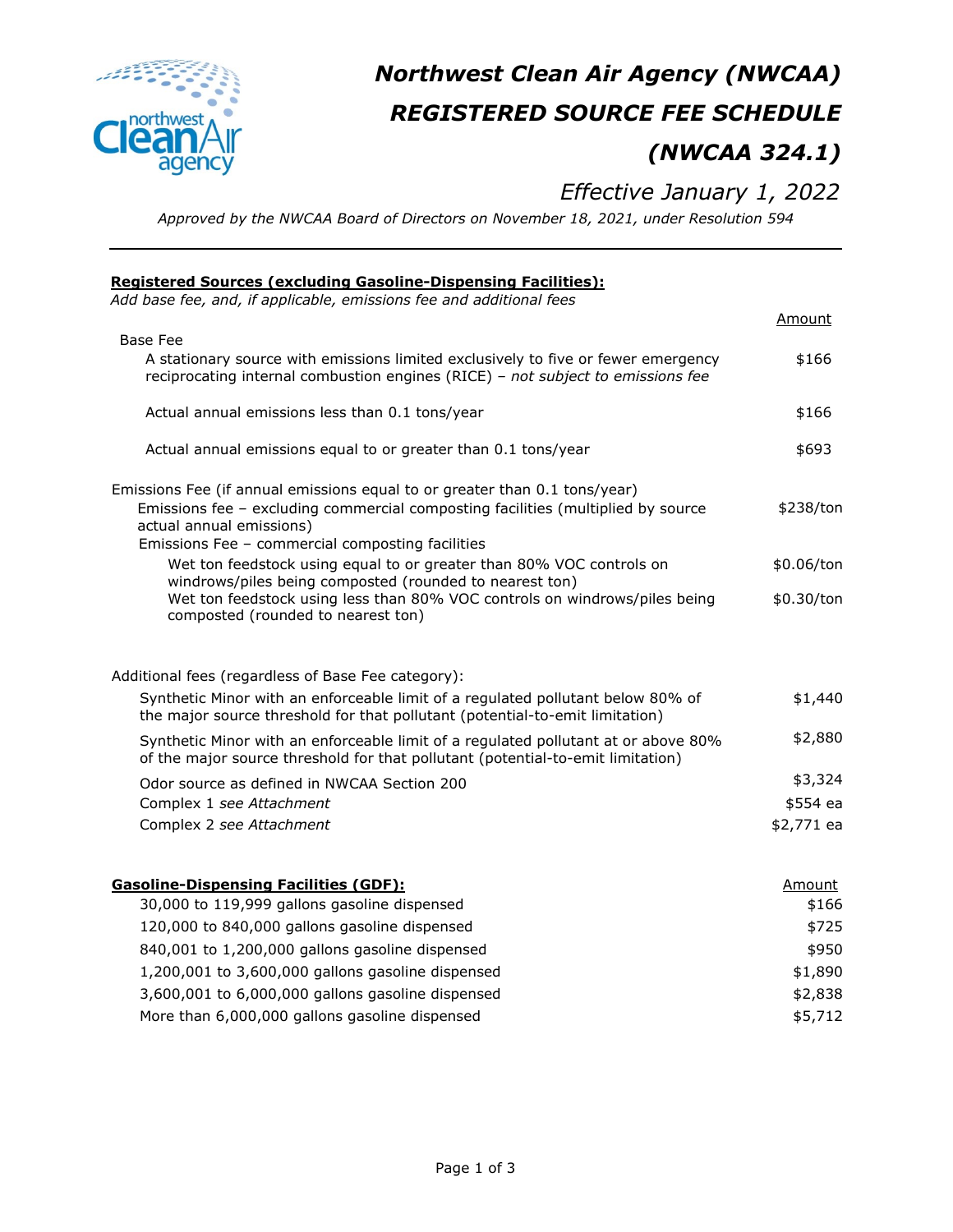#### **Notes:**

*Unless noted otherwise, all annual emissions referenced here exclude carbon monoxide and greenhouse gases and are rounded to the nearest one-tenth of a ton.*

*Actual annual emissions, gallons of gasoline pumped, and wet tons of composting feedstock are determined for the preceding calendar year (e.g., 2018 fees are calculated using 2016 actual emissions or gasoline throughput or wet tons of feedstock).*

*Failure to provide actual annual emissions/usages or throughput information may result in the agency using potential-to-emit (emissions resulting from operations 24 hours per day, 365 days per year) to calculate fees.*

*This fee schedule is adjusted annually as described in Resolution 594.*